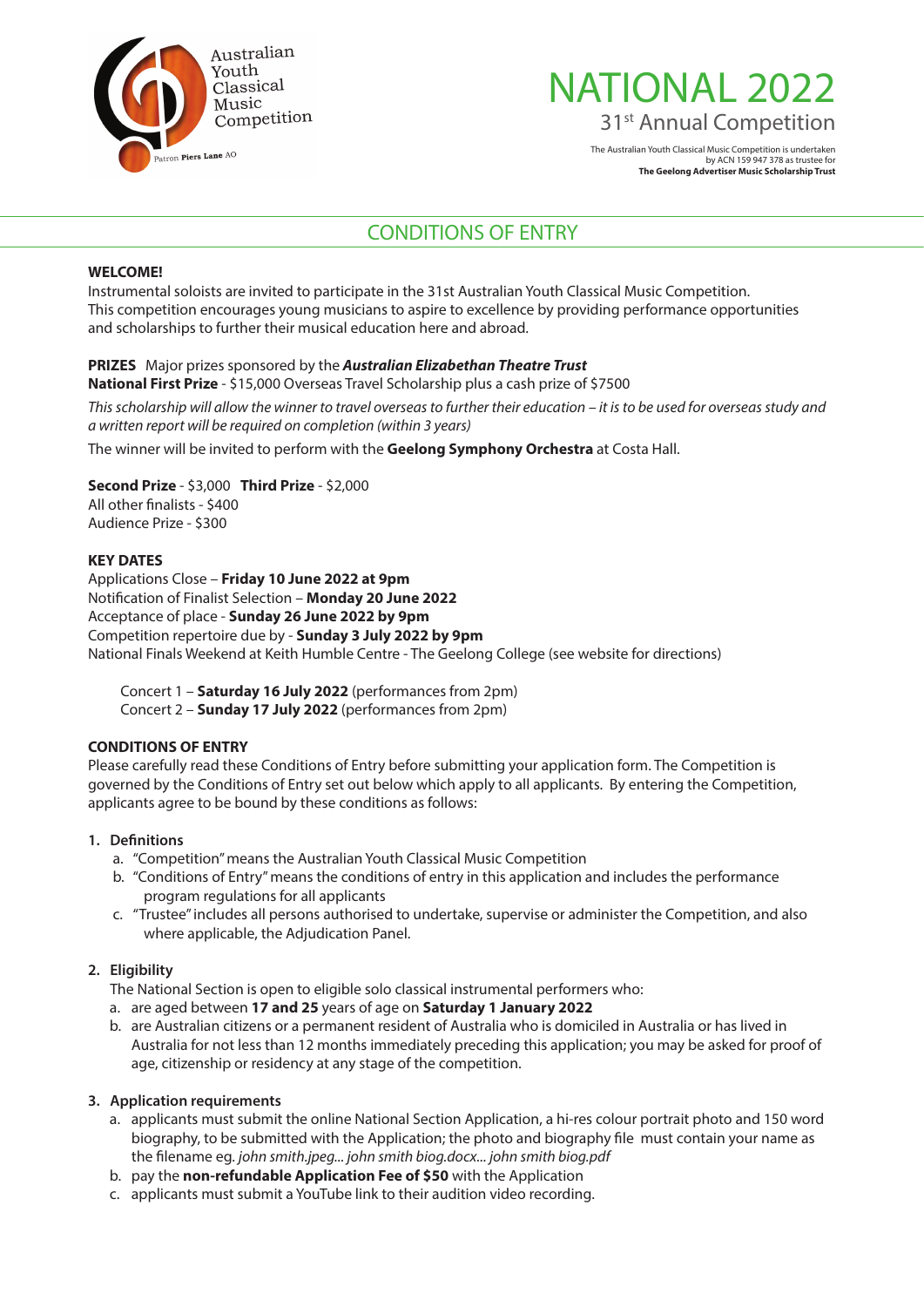### **4. Audition video requirements**

- a. while it is not necessary to have videos professionally recorded, it is important that recordings be of the highest possible standard
- b. your recording must contain **4 pieces** (or excerpts) from Baroque, Classical, Romantic and Modern periods and should **not exceed 30 minutes** in total
- c. the recording must show the face and hands of the applicant at all times
- d. recordings must be made **within 12 months prior to entry**
- e. the recording should not be edited or enhanced post production
- f. there is no requirement that the recordings are to be made on the same day or in the same place, just ensure that each individual piece is one unedited take
- g. recordings should be uploaded to **YouTube** with **Visibility set to "Unlisted"**; multiple links are accepted.

#### **5. Selection Process**

- a. audition video links will be forwarded to the National Selection Panel who will select a maximum of 8 Finalists to proceed to the National Finals Weekend
- b. the National Selection Panel will also select 3 reserve applicants to be contacted if a Finalist is unable to compete in the Competition
- c. successful applicants will be notified on **Monday 20 June 2022** and must accept the offer by return email or phone no later than **Sunday 26 June 2022**
- d. unsuccessful applicants will by notified by email.

## **6. Requirements and Performance Regulations for National Finalists**

Finalists will be required to perform at the National Finals Weekend before the Adjudicators and an audience at Keith Humble Centre - The Geelong College:

**Concert 1 –** A piece or pieces from Baroque **and/or** Classical periods **(maximum 15 minutes) Concert 2 –** A piece or pieces from Romantic **and/or** Modern periods **(maximum 15 minutes)**

Finalists will:

- a. submit performance repertoire and notes by **Sunday 3 July 2022** 9pm; it is not required to perform the same pieces as the audition video recording
- b. indicate the exact order of performance if more than one piece is presented in each program
- c. at both concerts, perform for a maximum of **15 minutes**; finalists playing over time limit may be penalised at the discretion of the Adjudication Panel
- d. choose repertoire that demonstrates outstanding technical and musical ability as well as contrast and variety within the styles selected
- e. choose comfortable but presentable semi-formal attire and be mindful to "sell' their performance to the audience
- f. have on-stage rehearsal times of 20 minutes allocated for each final day.

#### **7. Accompanists**

- a. applicants must organise and pay their own accompanist if required
- b. contact details of available accompanists can be provided on request to the Competition Coordinator.

#### **8. Accommodation & Travel**

- a. billet accommodation may be available for Friday 15 July 2022, Saturday 16 July 2022 and Sunday 17 July 2022
- b. finalists will be responsible for their own travel expenses and arrangements to and from Geelong unless previously arranged with the Competition Coordinator; assisted travel is only available from and to Geelong Station or Avalon Airport.

#### **9. Award Presentations**

The National Competition prizes will be announced at Concert 2 by the Adjudication Panel Chair.

## **10. Copyright Obligations**

- a. applicants are responsible for ensuring copyright is not infringed on a piece of music where necessary eg. making a photocopy of a piece of music that is in copyright
- b. APRA permit the making of a single photocopy of a piece of print music to be handed to the adjudicator and to be used by the accompanist in the performance
- c. it is the responsibility of the applicant to ensure all appropriate copyright approvals have been obtained and the applicant should visit the APRA website **apraamcos.com.au** if in doubt. The Trustee will accept no responsibility for any breach of copyright by the applicant.